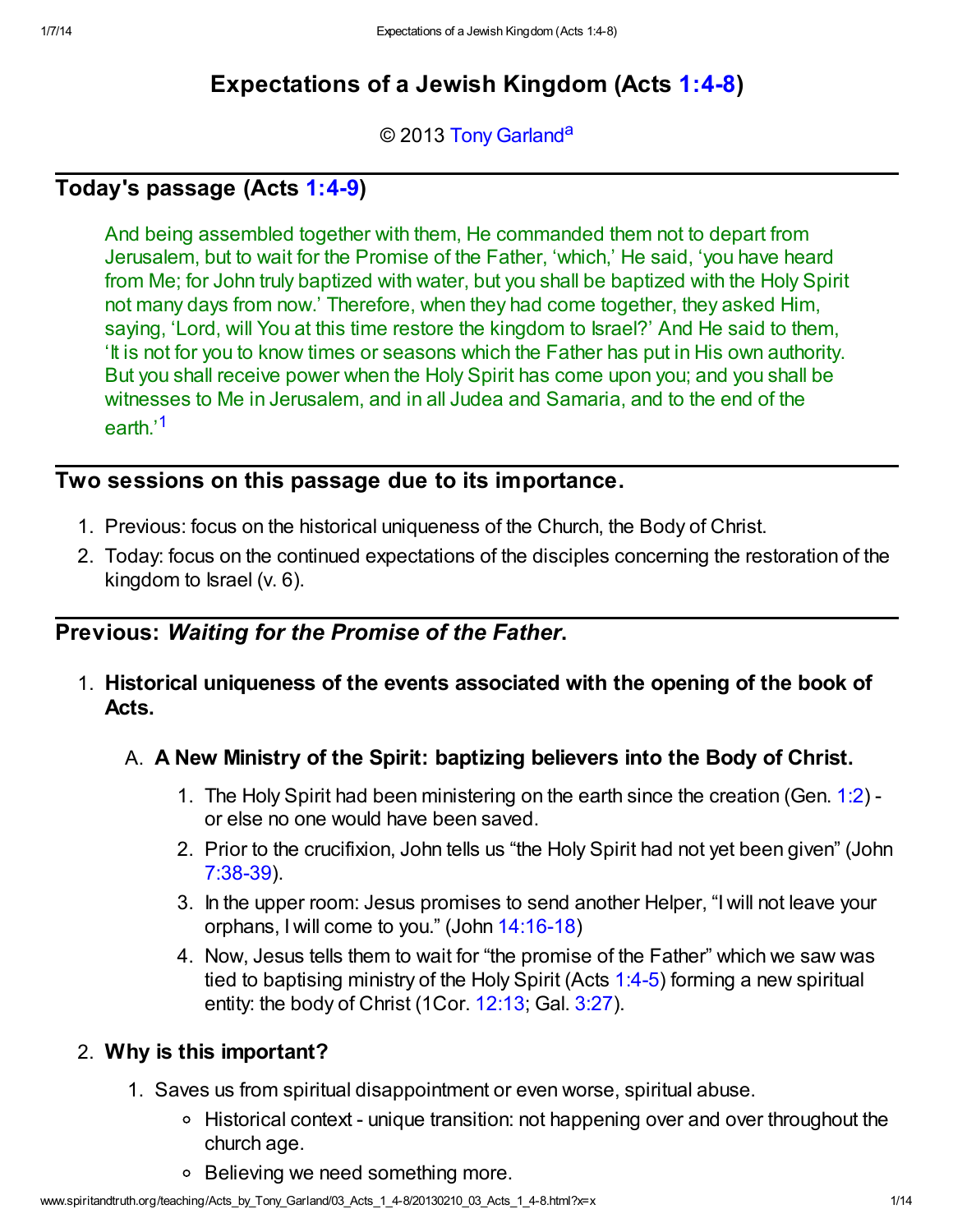- Well-meaning believers guiding or even manipulating us into experiences which are not for today.
- Confusing a cheap imitation, ecstatic speech, for the true manifestations of the Spirit in Acts: speaking in unlearned human languages.
- 2. The nature of the Church in relation to the Rapture.
	- The Church is not the "people of God" throughout all ages: it is a spiritual organism unique to this age.
	- $\circ$  In the same way people were saved by the Holy Spirit prior to His coming to form of the Body of Christ on the Day of Pentecost, so will People continue being saved by the Holy Spirit following the removal of the Body of Christ at the Rapture.
- 3. Understand the different programs of God.
	- The Church, the body of Christ, is not to be found in the Old Testament or gospels.
	- Avoid confusing the Church with Israel.
	- Avoid the confusing which results when OT goals and laws given to Israel as if they apply to the Church in this age.
	- Avoid the error of dominion theology: that the goal of the Church is to convert society to a theocracy as Israel originally was.

## 3. Clarifications: what I am NOT saying.

- 1. I'm NOT saying: That the term "church",  $\frac{\partial K}{\partial \rho}$  [ekklesia], cannot be found in reference to the OT in some translations.
	- $\circ$  In the KJV translation, Stephen makes mention of Moses as, "he, that was in the church in the wilderness with the angel which spake to him in the mount Sina . . ." (Acts [7:38a\)](http://www.spiritandtruth.org/bibles/nasb/b44c007.htm#Acts_C7V38).
	- What are we to make of this? Doesn't this refute what I've been saying?
	- Checking other translations: NKJV, ESV, NASB, NIV, HCSB, NET : none of them translate  $\frac{\partial x}{\partial \alpha}$  [ekklēsia] there as "church."
	- Instead, they use "congregation" (NKJV, ESV, NASB, NET, HCSB) or "assembly" (NIV). Why is this?
	- The translators understand that the term  $\frac{\partial K}{\partial \theta}$  [ekklēsia], is not a technical term which always means the body of Christ. In some contexts, it simply means a gathering of people, whether believing or not.
	- <sup>o</sup> In Acts [19,](http://www.spiritandtruth.org/bibles/nasb/b44c019.htm#Acts_C19V1)  $\frac{\partial \kappa}{\partial \phi}$  [ekklēsia] is used to describe the gathering of rioters in Ephesus—which were certainly not believers! (Acts [19:32,](http://www.spiritandtruth.org/bibles/nasb/b44c019.htm#Acts_C19V32)[39](http://www.spiritandtruth.org/bibles/nasb/b44c019.htm#Acts_C19V39)[,40\)](http://www.spiritandtruth.org/bibles/nasb/b44c019.htm#Acts_C19V40).
	- **Even the KJV uses "assembly" here. So the translation of**  $\mathring{\epsilon}$ **κκλησὶα [ekklēsia]** as if it meant a "church" in the OT simply exhibits the mistaken notion by some on the KJV translation committee that the church began with Adam or Abraham or Moses —rather than the day of Pentecost.
- 2. I'm NOT saying: That OT saints were saved differently than we: by means of the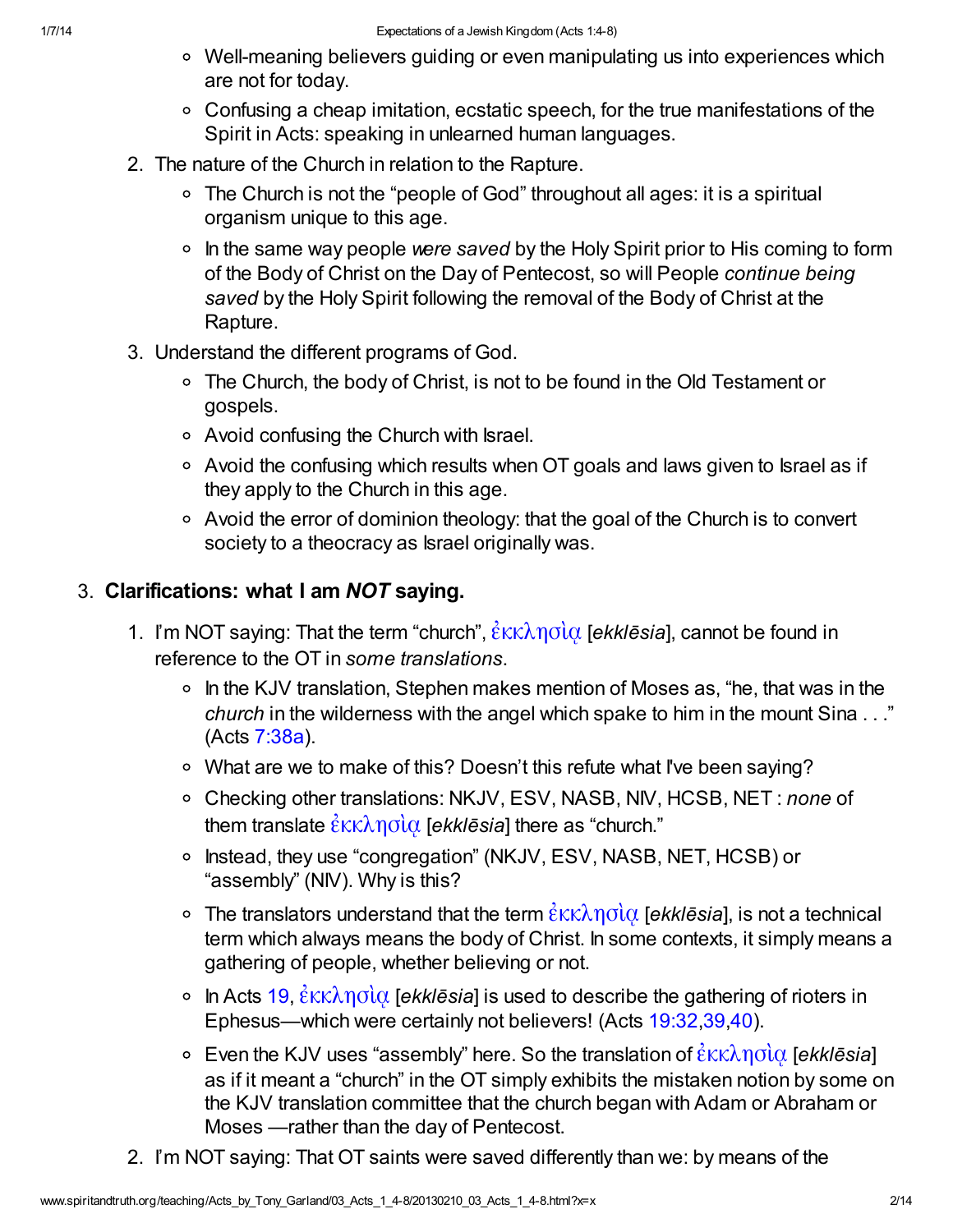regenerating ministry of the Holy Spirit.

3. I'm NOT saying: That OT saints were less secure in their salvation than we because they were not baptized by the Spirit. Security is founded on God's election, not ministries of the Spirit which only began on the Day of Pentecost.

## Ongoing Expectations of a Jewish Kingdom

### 1. Curious exchange between Jesus and the Apostles

". . . they asked Him . . . 'Lord, will You at this time restore the kingdom to Israel?' And He said to them, 'It is not for you to know times or seasons which the Father has put in His own authority.'" (Acts  $1:6-7$ )

- John Calvin: "marvelous is their rudeness, that when as they had been diligently instructed by the space of three whole years, they betray no less ignorance than if they had heard never a word. There are as many errors in this question as words. They ask him as concerning a kingdom; but they dream of an earthly kingdom, which should flow with riches, with dainties, with external peace, and with such like good things"[2](#page-11-1)
- <span id="page-2-0"></span>Albert Barnes: "The apostles had entertained the common opinions of the Jews about the temporal dominion of the Messiah. They expected that he would reign as a prince and conqueror, and free them from the bondage of the Romans. Many instances of this expectation occur in the Gospels, notwithstanding all the efforts which the Lord Jesus made to explain to them the true nature of his kingdom.... They did not ask whether he would do it at all, or whether they had correct views of his kingdom; but taking that for granted, they asked him whether that was the time in which he would do it. The emphasis of the inquiry lies in the expression, 'at this time,' and hence the answer of the Saviour refers solely to the point of their inquiry, and not to the correctness or incorrectness of their opinions."[3](#page-11-2)
- <span id="page-2-1"></span>• Mathew Henry: "They thought Christ would restore the kingdom to Israel, that is, that he would make the nation of the Jews as great and considerable among the nations as it was in the days of David and Solomon, of Asa and Jehoshaphat; that, as Shiloh, he would restore the sceptre to Judah, and the lawgiver; whereas Christ came to set up his own kingdom, and that a kingdom of heaven, not to restore the kingdom to Israel, an earthly kingdom. . . . How apt we are to misunderstand scripture—to

## <span id="page-2-2"></span>understand that literally which is spoken figuratively<sup></sup>"<sup>[4](#page-11-3)</sup>

- Summary
	- 1. The Apostles remain clueless, as evidenced by their rude question.
	- 2. Jesus has been unsuccessful at communicating to His Apostles the truth that "it's only a spiritual kingdom."
	- 3. The Apostles misunderstood scripture because they took things literally which should have been understood as figures of speech.

# 2. Relationship between OT and NT.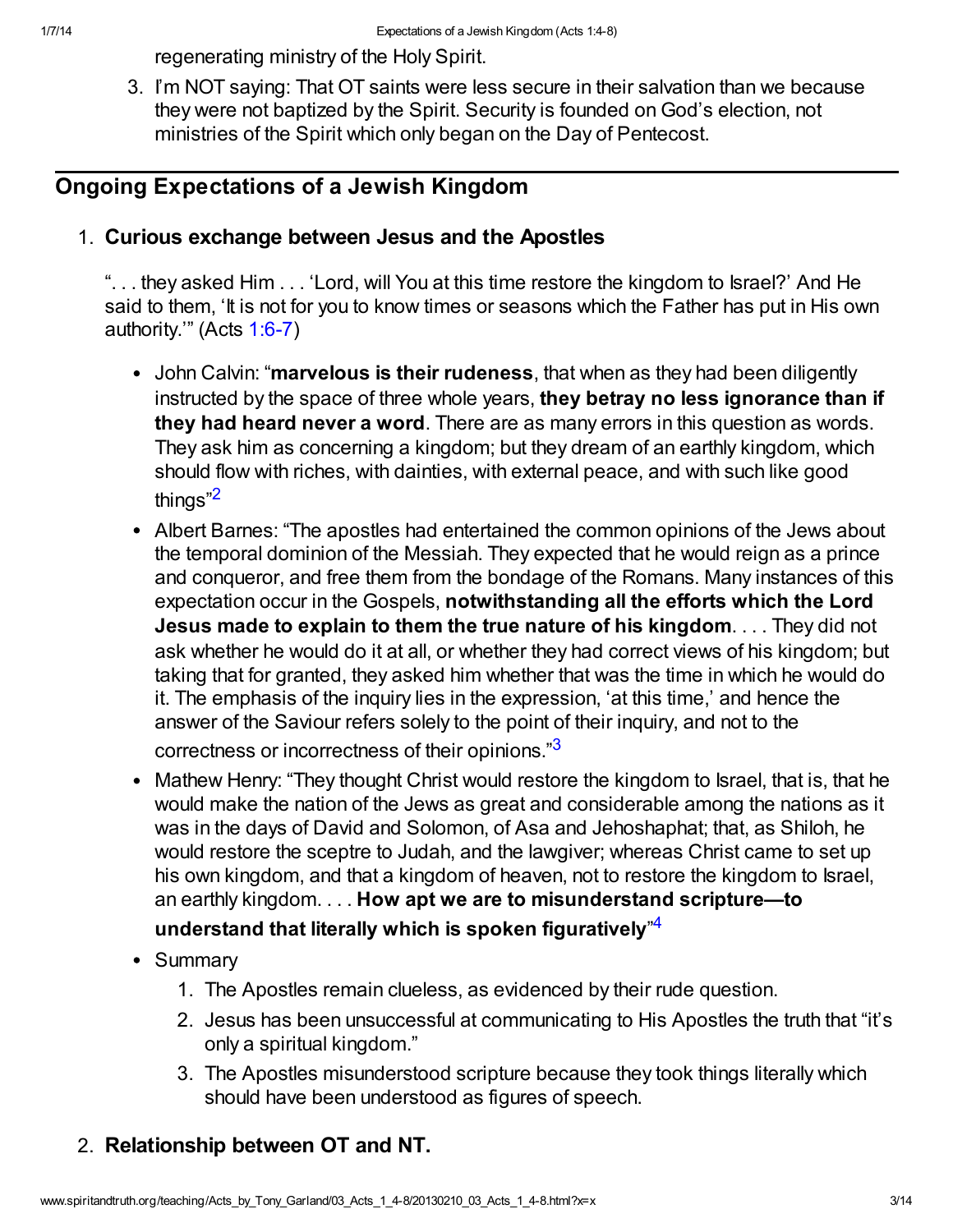- <span id="page-3-0"></span>A. Augustine wrote, "In the Old Testament the New is concealed, in the New the Old is revealed."[5](#page-11-4)
	- This sounds reasonable at first, until you start thinking more about the last phrase, in the New the Old is revealed.
	- This is true in that it recognizes the nature of progressive revelation.
	- This is manifestly untrue if it implies that the NT is required in order to make plain sense of the OT.

## B. The BIG QUESTION: Can what the OT plainly says be understood without the NT?

If not  $\ldots$ 

- How were the OT people of God to understand God prior to the giving of the NT?
- How could they be held accountable for things which could not be understood without the NT?
- What does this say about the nature of language which God invented for the purpose of communication?
- What does it say about the character of God?
- How can OT promises be considered reliable if their meaning can be changed effectively subverted—by the NT?
- <span id="page-3-1"></span>• If the NT can essentially change (not just enhance) what God said in the OT, how do we know our promises have been properly understood? What if eternal life doesn't mean what we think it means? What if it is figurative language and there is no literal resurrection?

#### 3. Spiritualization - the abuse of normative communication.

#### A. "The Old is by the New restricted; the New is on the Old inflicted."<sup>[6](#page-11-5)</sup>

## B. An Imaginary Conversation<sup>[7](#page-11-6)</sup>

<span id="page-3-2"></span>

| <b>Jesus</b>                                    | <b>Pharisees</b>                                                  |
|-------------------------------------------------|-------------------------------------------------------------------|
| 1. The [OT] Scriptures testify of Me            |                                                                   |
|                                                 | 2. "Where are you in the Scriptures?"                             |
| 3. "In types and shadows."                      |                                                                   |
|                                                 | 4. "How can anyone rightly interpret these<br>types and shadows?" |
| 5. "By the New Testament."                      |                                                                   |
|                                                 | 6. "By the what?"                                                 |
| 7. "It won't be written for about 50 years, and |                                                                   |

www.spiritandtruth.org/teaching/Acts\_by\_Tony\_Garland/03\_Acts\_1\_4-8/20130210\_03\_Acts\_1\_4-8.html?x=x 4/14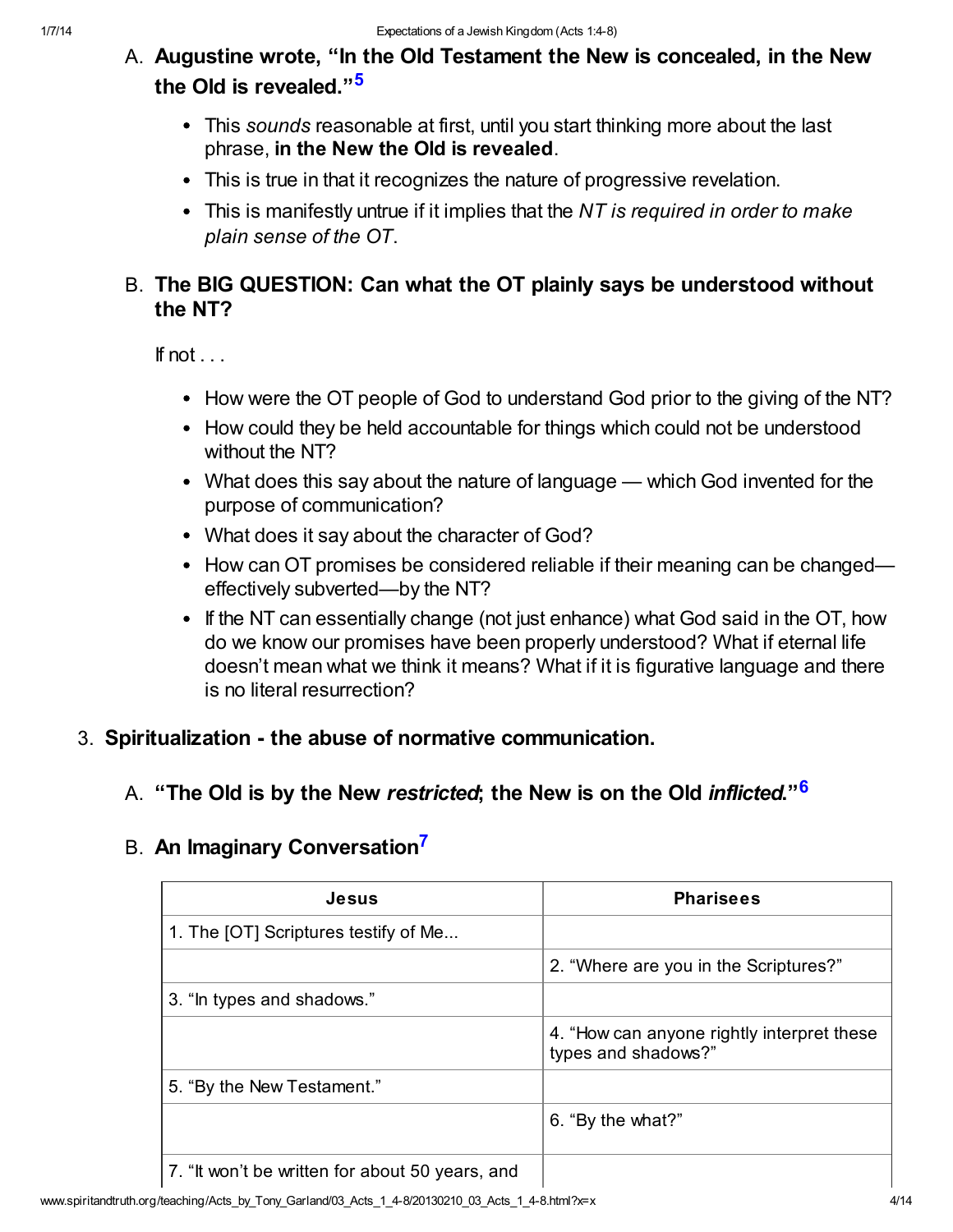| won't be widely available for longer than that,<br>but you need the NT to rightly interpret the<br>[OT] Scriptures." |                                                                                                                                                 |
|----------------------------------------------------------------------------------------------------------------------|-------------------------------------------------------------------------------------------------------------------------------------------------|
|                                                                                                                      | 8. ?!?!?!?? "So until we can read a<br>copy of this NT I guess we can suspend<br>judgment on your claim that the Scriptures<br>testify of you?" |

### 4. Evidence of Geopolitical Jewish Kingdom<sup>[8](#page-11-7)</sup>

## A. Throne of David vs. God's Throne<sup>[9](#page-11-8)</sup>

#### I. Jesus said they were different

<span id="page-4-1"></span><span id="page-4-0"></span>"To him who overcomes I will grant to sit with Me on My throne, as I also overcame and sat down with My Father on His throne." (Rev. [3:21\)](http://www.spiritandtruth.org/bibles/nasb/b66c003.htm#Rev._C3V21)

| <b>Attribute</b>              | <b>Throne of David</b>                                                                                                    | <b>Throne of God</b>                                                                           |
|-------------------------------|---------------------------------------------------------------------------------------------------------------------------|------------------------------------------------------------------------------------------------|
| <b>Beginning</b>              | David's lifetime (2S. 7:16-17)                                                                                            | eternity past $(Ps. 93:1-2)$                                                                   |
| <b>Permanence</b>             | conditioned upon promises (2S. 7:16)                                                                                      | unconditional (Lam. 5:19)                                                                      |
| <b>Who Sits</b><br>Upon?      | Numerous sinful kings of Judah                                                                                            | Jesus only (Ps. 110:1, Heb.<br>8:1; Heb. 12:2)                                                 |
| Location                      | on earth, in Jerusalem (Jer. 3:17,<br>13:13, 17:25)                                                                       | In heaven (1K. 22:19; 2Chr.<br>18:18; Ps. 103:19; Isa. 66:1)                                   |
| Called                        | David's throne (Jer. 13:13), his<br>throne (Ps. 89:29; Jer. 33:21), the<br>throne of David (Jer. 17:25; Jer.<br>22:2,4,30 | God's throne, My throne                                                                        |
| <b>Presently</b><br>Occupied? | unoccupied (Hos. $3:4$ ; Mic. $4:9$ ; Mat.<br>25:31; Rev. 3:21)                                                           | occupied by Jesus (Ps.<br>110:1; Mat. 22:44; Mark<br>16:19; Eph. 1:20; Col. 3:1;<br>Rev. 3:21) |

## B. Old Testament<sup>[10](#page-12-0)</sup>

<span id="page-4-2"></span>We must attempt to stand in the shoes of the original recipients—as if we had no NT. How would it read to them? Is God misleading and deceiving in His communication?

- Ps. [2:6-8,](http://www.spiritandtruth.org/bibles/nasb/b19c002.htm#Ps._C2V6) Yet I have set My King On My holy hill of Zion. I will declare the decree: The LORD has said to Me, 'You are My Son, Today I have begotten You. Ask of Me, and I will give You The nations for Your inheritance, And the ends of the earth for Your possession.'
- Isa.  $9:6$ -7, For unto us a Child is born, Unto us a Son is given; And the government will be upon His shoulder. And His name will be called Wonderful, Counselor, Mighty God, Everlasting Father, Prince of Peace. Of the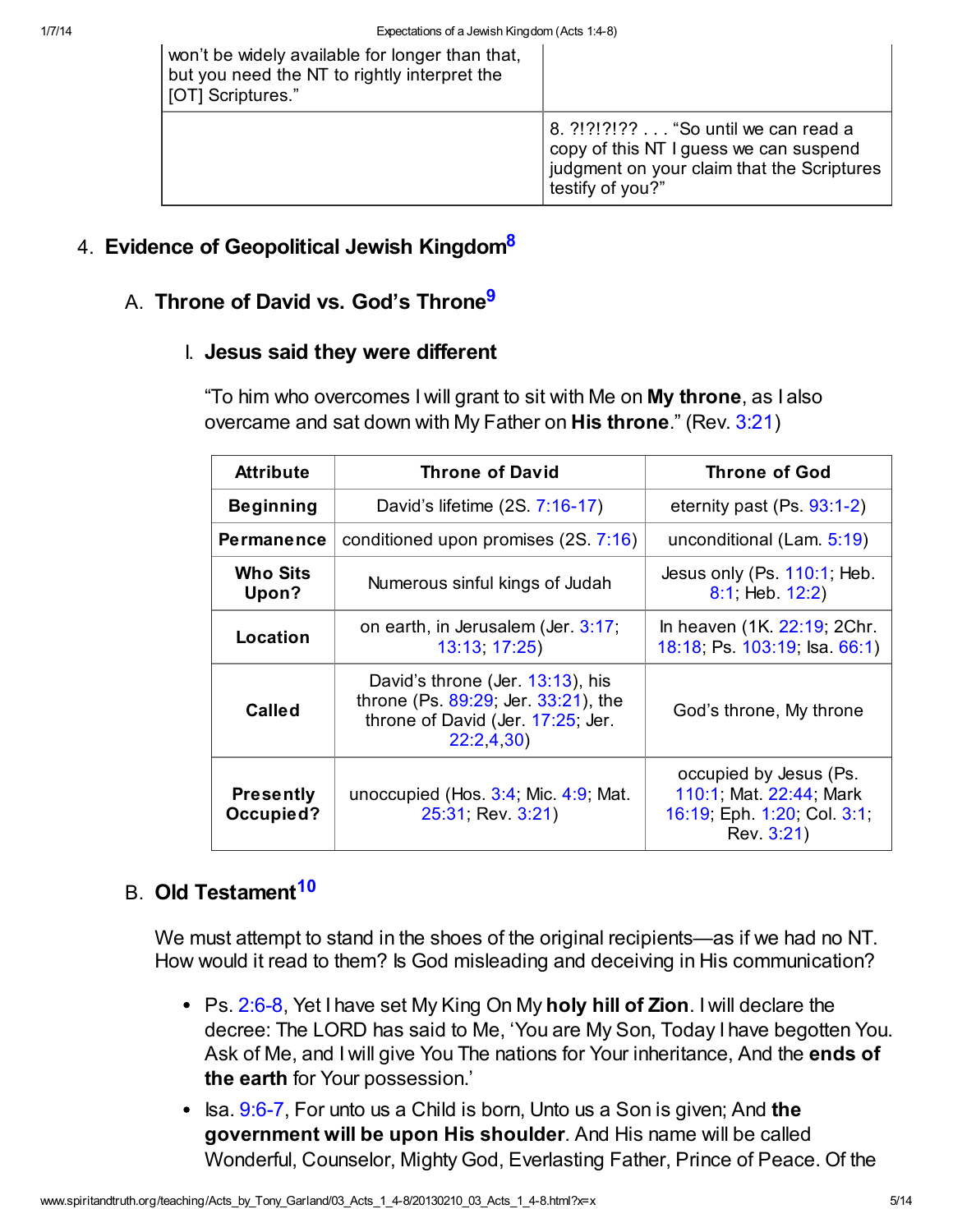increase of His government and peace There will be no end, Upon the throne of David and over His kingdom, To order it and establish it with judgment and justice From that time forward, even forever. The zeal of the LORD of hosts will perform this.

- Amos [9:8-15,](http://www.spiritandtruth.org/bibles/nasb/b30c009.htm#Amos_C9V8) "Behold, the eyes of the Lord GOD are on the sinful kingdom, And I will destroy it from the face of the earth; Yet I will not utterly destroy the house of Jacob," Says the LORD. "For surely I will command, And will sift the house of Israel among all nations, As grain is sifted in a sieve; Yet not the smallest grain shall fall to the ground. All the sinners of My people shall die by the sword, Who say, 'The calamity shall not overtake nor confront us.' "On that day I will raise up The tabernacle of David, which has fallen down, And repair its damages; I will raise up its ruins, And rebuild it as in the days of old; That they may possess the remnant of Edom, And all the Gentiles who are called by My name," Says the LORD who does this thing. "Behold, the days are coming," says the LORD, "When the plowman shall overtake the reaper, And the treader of grapes him who sows seed; The mountains shall drip with sweet wine, And all the hills shall flow with it. I will bring back the captives of My people Israel; They shall build the waste cities and inhabit them; They shall plant vineyards and drink wine from them; They shall also make gardens and eat fruit from them. I will plant them in their land, And no longer shall they be pulled up From the land I have given them," Says the LORD your God.
	- Who are the "they" which possess "the remnant of Edom and all the Gentiles who are called by My name"? Is this to be spiritualized and understood as the Church?
	- No. Why not?
		- 1. Those who are possessed include "the Gentiles who are called by My name" refers to non-Jewish believers. The Church can't possess the Church!
		- 2. The captives being brought back are referred to as "the house of Jacob" and "My people Israel" and distinguished from the Gentiles who are called by His name.
		- 3. The Church was never pulled up from any land that God gave.
		- 4. Nor has the Church ever been promised a specific piece of realestate.
	- Spiritualizing such a passage completely confuses what is being said.
- Zec. [2:11,](http://www.spiritandtruth.org/bibles/nasb/b38c002.htm#Zec._C2V11) "Sing and rejoice, O daughter of Zion! For behold, I am coming and I will dwell in your midst," says the LORD. "Many nations shall be joined to the LORD in that day, and they shall become My people. And I will dwell in your midst. Then you will know that the LORD of hosts has sent Me to you. And the LORD will take possession of Judah as His inheritance in the Holy Land, and will again choose Jerusalem.
- $\bullet$  Isa. [2:2-4,](http://www.spiritandtruth.org/bibles/nasb/b23c002.htm#Isa._C2V2) Now it shall come to pass in the latter days That the mountain of the LORD'S house Shall be established on the top of the mountains, And shall be exalted above the hills; And all nations shall flow to it. Many people shall come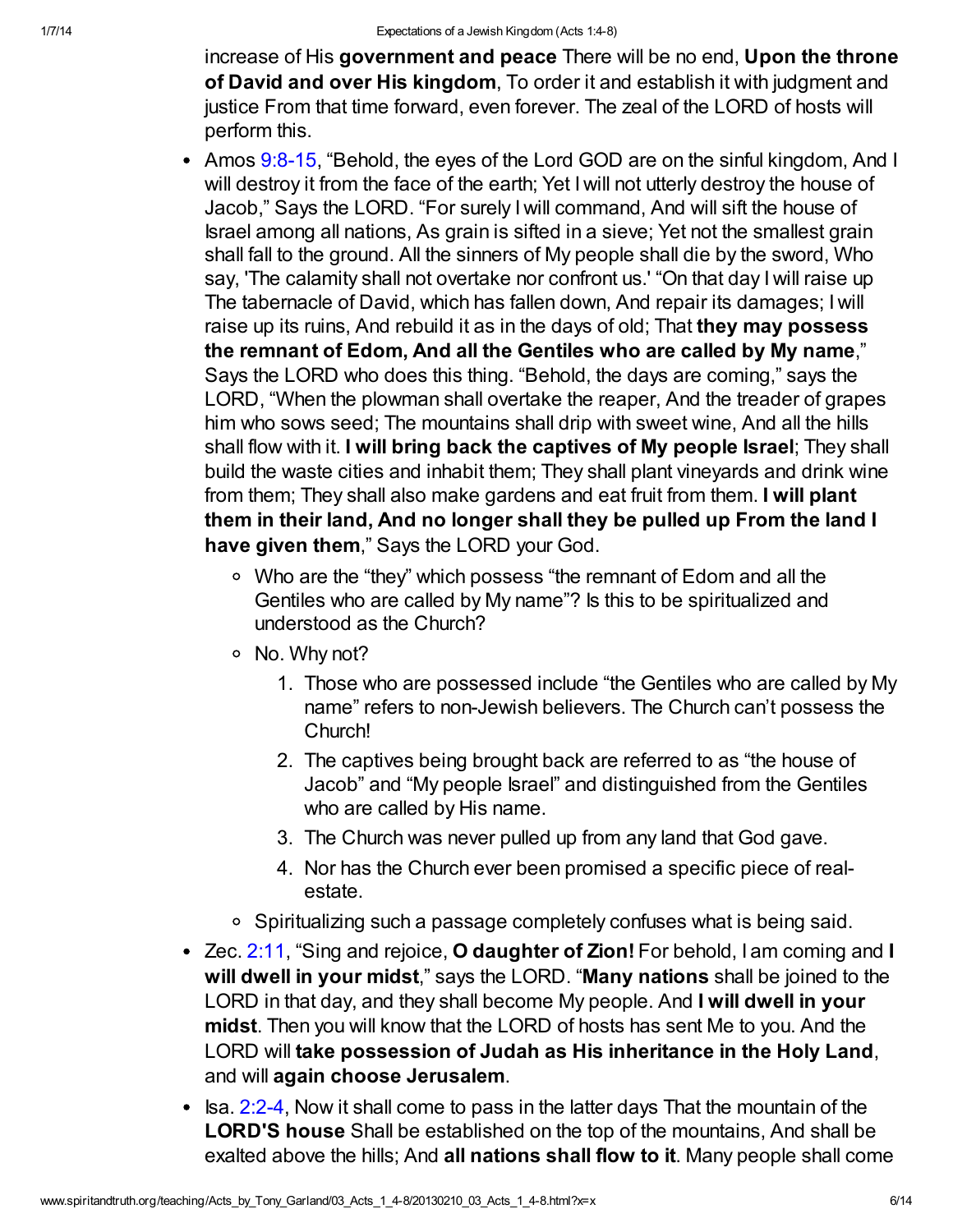and say, "Come, and let us go up to the mountain of the LORD, To the house of the God of Jacob; He will teach us His ways, And we shall walk in His paths." For out of Zion shall go forth the law, And the word of the LORD from Jerusalem. He shall judge between the nations, And rebuke many people; They shall beat their swords into plowshares, And their spears into pruning hooks; Nation shall not lift up sword against nation, Neither shall they learn war anymore.

- This cannot refer to an eventual heavenly reality because of the presence of sin.
- $\bullet$  Zec. [14:9-17,](http://www.spiritandtruth.org/bibles/nasb/b38c014.htm#Zec._C14V9) And the LORD shall be King over all the earth. In that day it shall be-"The LORD is one," And His name one. . . . And it shall come to pass that everyone who is left of all the nations which came against Jerusalem shall go up from year to year to worship the King, the LORD of hosts, and to keep the Feast of Tabernacles. And it shall be that whichever of the families of the earth do not come up to Jerusalem to worship the King, the LORD of hosts, on them there will be no rain.
	- Again, this cannot refer to a heavenly reality because of the presence of sin.
	- Context: "everyone who is left of all the nations which came against Jerusalem" — not 70 A.D.!

## C. New Testament

- I. How to Read the NT
	- Does the NT have to repeat anything previously stated in the OT for it to still hold true?
	- Is it the case that only those things which Jesus explicitly affirms from the OT continue . . . everything else is abrogated, or set aside?
- II. Passages which don't make sense if there is no geopolitical kingdom centered in Jerusalem.
	- a. Jesus initially restricted His ministry to Israel. Why?
		- Mat. [10:5-6,](http://www.spiritandtruth.org/bibles/nasb/b40c010.htm#Mat._C10V5) These twelve Jesus sent out and commanded them, saying: "Do not go into the way of the Gentiles, and do not enter a city of the Samaritans. But go rather to the lost sheep of the house of Israel." (Mat. [10:5-6\)](http://www.spiritandtruth.org/bibles/nasb/b40c010.htm#Mat._C10V5)
		- Mat. [15:22-24](http://www.spiritandtruth.org/bibles/nasb/b40c015.htm#Mat._C15V22), And behold, a woman of Canaan came from that region and cried out to Him, saying, "Have mercy on me, O Lord, Son of David! My daughter is severely demon-possessed." But He answered her not a word. And His disciples came and urged Him, saying, "Send her away, for she cries out after us." But He answered and said, "I was not sent except to the lost sheep of the house of Israel."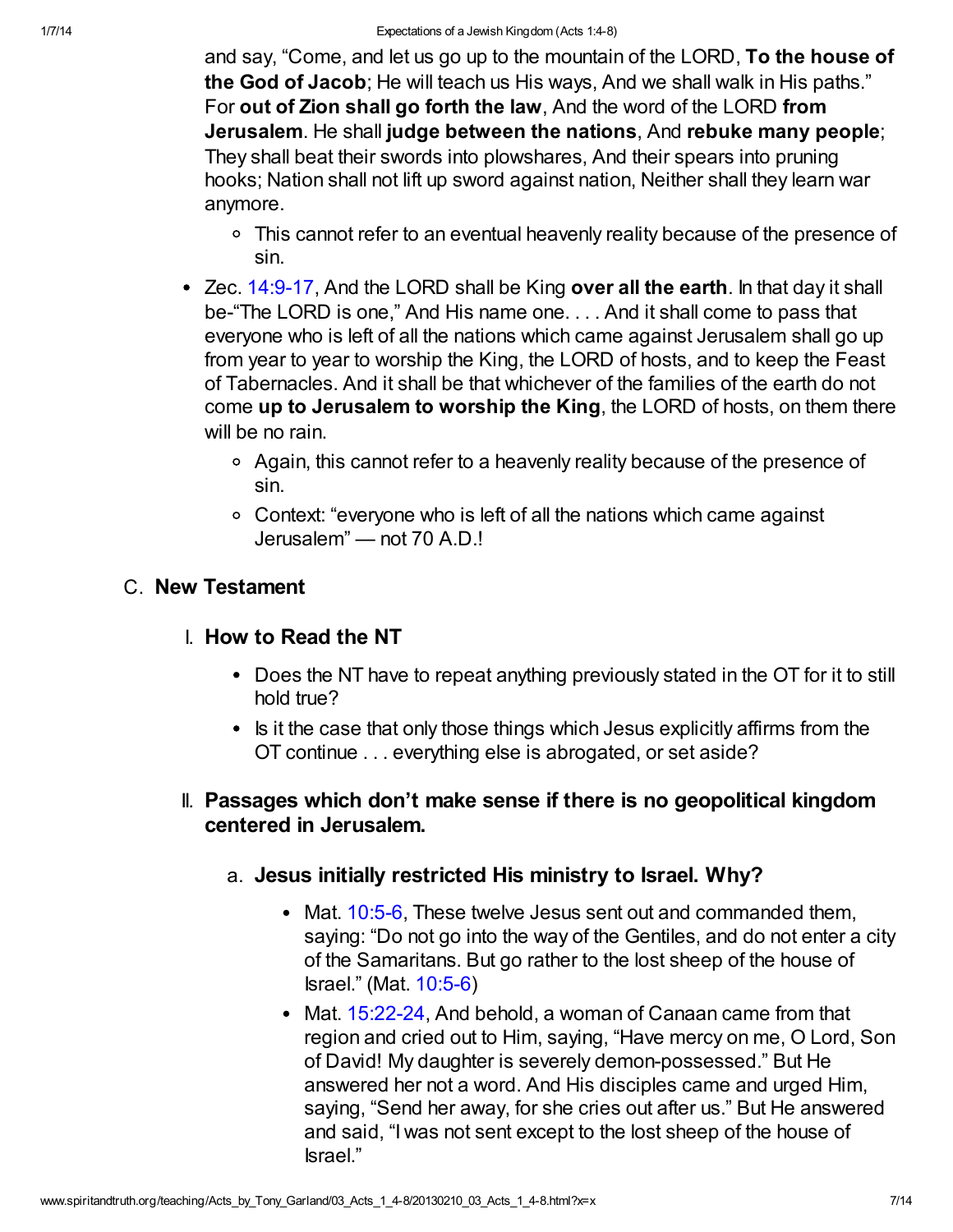• Mark, 7:26-27, The woman was a Greek, a Syro-Phoenician by birth, and she kept asking Him to cast the demon out of her daughter. But Jesus said to her, "Let the children be filled first, for it is not good to take the children's [Jew's] bread and throw it to the little dogs."

#### b. An ongoing Jewish/Gentile distinction taught by Jesus

- Mat. [19:27-28](http://www.spiritandtruth.org/bibles/nasb/b40c019.htm#Mat._C19V27), Then Peter answered and said to Him, "See, we have left all and followed You. Therefore what shall we have?" So Jesus said to them, "Assuredly I say to you, that in the regeneration, when the Son of Man sits on the throne of His glory, you who have followed Me will also sit on twelve thrones, judging the twelve tribes of Israel."
- Luke [21:24](http://www.spiritandtruth.org/bibles/nasb/b42c021.htm#Luke_C21V24), And they will fall by the edge of the sword, and be led away captive into all nations. And Jerusalem will be trampled by Gentiles until the times of the Gentiles are fulfilled.

#### c. A yet-future reign upon the geopolitical throne of David

- Luke [1:32-33](http://www.spiritandtruth.org/bibles/nasb/b42c001.htm#Luke_C1V32), He will be great, and will be called the Son of the Highest; and the Lord God will give Him the throne of His father David. And He will reign over the house of Jacob forever, and of His kingdom there will be no end.
- Luke [4:5-7,](http://www.spiritandtruth.org/bibles/nasb/b42c004.htm#Luke_C4V5) Then the devil, taking Him up on a high mountain, showed Him all the kingdoms of the world in a moment of time. And the devil said to Him, "All this authority I will give You, and their glory; for this has been delivered to me, and I give it to whomever I wish. [Therefore, if You will worship before me, all will be Yours." \(Luke 4:5-](http://www.spiritandtruth.org/bibles/nasb/b42c004.htm#Luke_C4V5) 7)
	- Was this a true temptation for Jesus or not?
	- Why didn't Jesus tell Satan, "the kingdom is within you" or "my kingdom is not from here . . . I'm not destined to have a geopolitical kingdom"?
- Rev.  $3:21$ , To him who overcomes I will grant to sit with Me on My throne [the throne of David], as I also overcame and sat down with My Father on **His throne** [the heavenly throne].
- Rev. [20:4](http://www.spiritandtruth.org/bibles/nasb/b66c020.htm#Rev._C20V4), And I saw thrones, and they sat on them, and judgment was committed to them. Then I saw the souls of those who had been beheaded for their witness to Jesus and for the word of God, who had not worshiped the beast or his image, and had not received his mark on their foreheads or on their hands. And they lived and reigned with Christ for a thousand years.

# Problem: omission of full revelation of the OT

The problem which the Apostles suffered from throughout the gospels when they were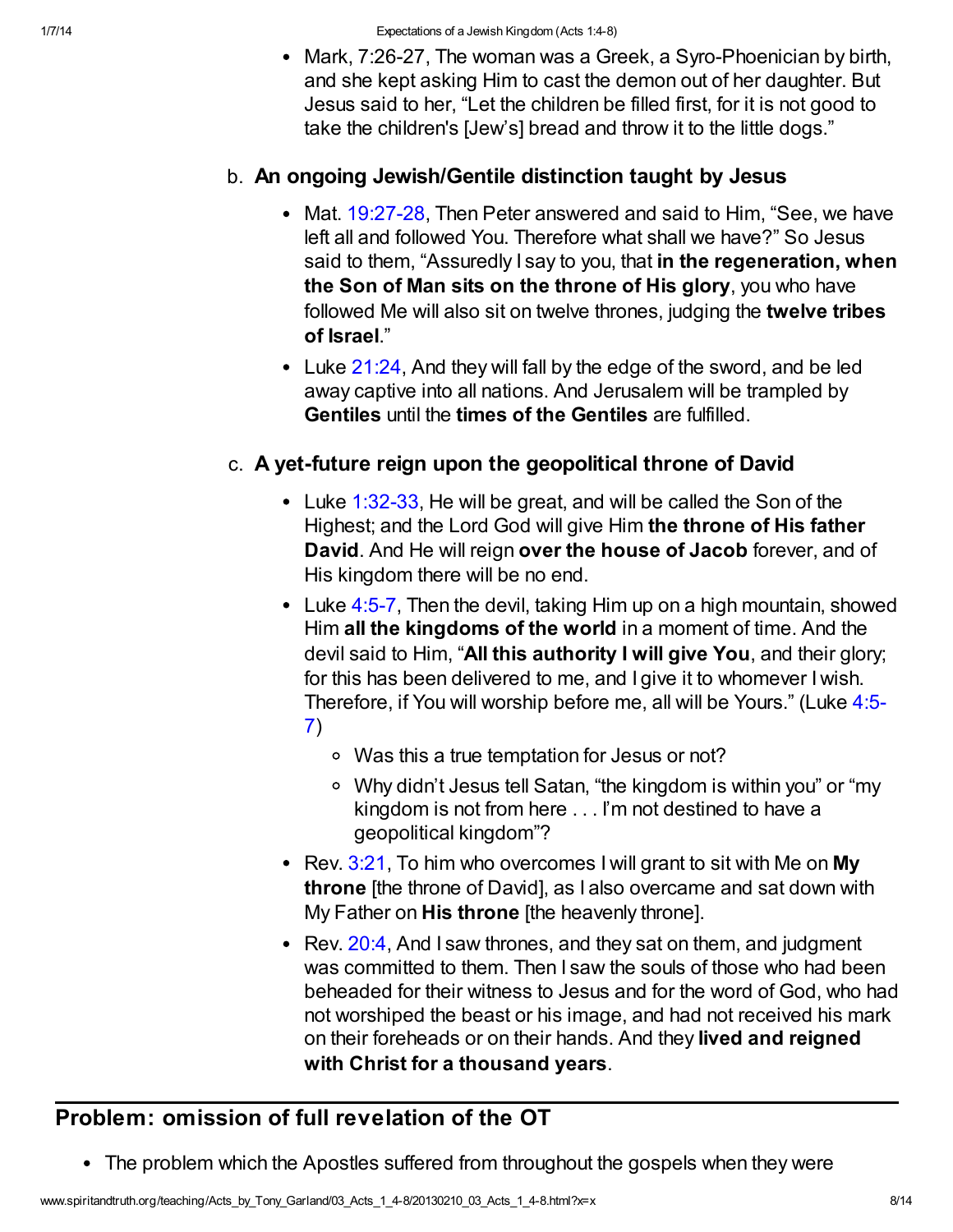clueless concerning Christ's destiny on the cross was not caused by an overly literal understanding of the OT.

- Their problem was an ignorance of the two purposes or comings of Jesus. They focused on His second coming and the associated earthly reign while ignoring the passages concerning His first coming to die and pay the penalty for sin.
- Luke [24:25-27](http://www.spiritandtruth.org/bibles/nasb/b42c024.htm#Luke_C24V25), Then He said to them, 'O foolish ones, and slow of heart to believe in all that the prophets have spoken! Ought not the Christ to have suffered these things and to enter into His glory?' And beginning at Moses and all the Prophets, He expounded to them in all the Scriptures the things concerning Himself.<sup>[11](#page-12-1)</sup>
- <span id="page-8-0"></span>The Church today is in danger of a similar mistake to that of the Apostles
	- They ignored the literal prophecies of His suffering.
	- We spiritualize the literal prophecies of His coming earthly kingdom.
	- The result is much the same: the people of God are out of step with God's purposes in history.

## Puzzling Kingdom Passages

Because of limited time, this portion of the presentation was taught in adult Sunday school prior to the main service.

1. Kingdom within you (Luke [17:20-21](http://www.spiritandtruth.org/bibles/nasb/b42c017.htm#Luke_C17V20))

Now when He was asked by the Pharisees when the kingdom of God would come, He answered them and said, "The kingdom of God does not come with observation; nor will they say, 'See here!' or 'See there!' For indeed, the kingdom of God is within you." (KJV, NKJV)

- Who is Jesus speaking to? [The Pharisees, those who rejected His teaching and Messianic claim.]
- $\bullet$  is Jesus teaching that the kingdom of God is to be found within the Pharisees the very ones who are rejecting the king?
- What contrast is Jesus pointing to?
	- o Internal vs. external?
	- Spiritual vs. literal?
	- Future vs. present! You are expectant concerning the kingdom of God in the future, but rejecting the very King Himself in the present!
- ESV, Being asked by the Pharisees when the kingdom of God would come, he answered them, "The kingdom of God is not coming in ways that can be observed, nor will they say, 'Look, here it is!' or 'There!' for behold, the kingdom of God is in the midst of you."
- <span id="page-8-1"></span>• Wuest, The kingdom of God does not come in such a manner that one can carefully observe its approach. Neither shall they say, Look, here or there, for, see, the kingdom of God is in your midst.  $12$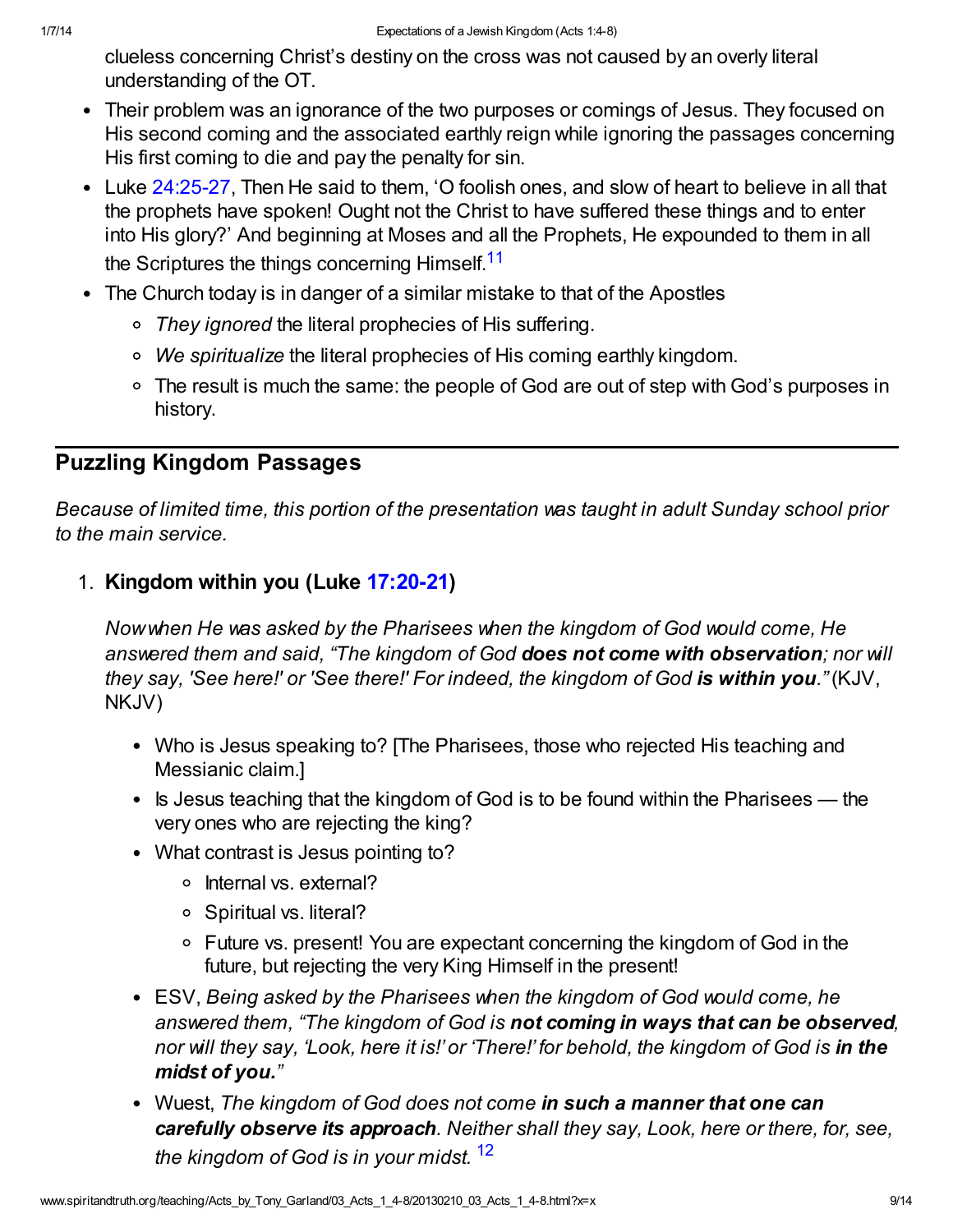- <span id="page-9-0"></span>The Pharisees were intent on watching for signs which the OT associated with the arrival of God's Kingdom, but while doing so overlooked the fact that the kingdom was already present among them in the person of the king Himself.<sup>[13](#page-12-3)</sup>
	- "But if I cast out demons with the finger of God, surely the kingdom of God has come upon you" (Luke [11:20](http://www.spiritandtruth.org/bibles/nasb/b42c011.htm#Luke_C11V20)).
- This reality of the kingdom of God being in their midst without them noticing it does not contradict the OT truth that the kingdom has a geopolitical reality associated with the second coming—which is associated with signs—as Jesus goes on to illustrate in the remainder of the chapter.
	- Two chapters later, Now as they heard these things, He spoke another parable, because He was near Jerusalem and because they thought the kingdom of God would appear immediately. (Luke [19:11\)](http://www.spiritandtruth.org/bibles/nasb/b42c019.htm#Luke_C19V11)

## 2. Kingdom not of this world

Jesus answered, "My kingdom is not of this world. If My kingdom were of this world, My servants would fight, so that I should not be delivered to the Jews; but now My kingdom is not from here." (John [18:36](http://www.spiritandtruth.org/bibles/nasb/b43c018.htm#John_C18V36))

- What is the meaning of the phrase, "of this world"?
- <span id="page-9-1"></span>"My kingdom is not *from here*"<sup>[14](#page-12-4)</sup>
- Luke [19:12-15](http://www.spiritandtruth.org/bibles/nasb/b42c019.htm#Luke_C19V12), Therefore He said: "A certain nobleman went into a far country to receive for himself a kingdom and to return." . . . And so it was that when he returned, having received the kingdom . . .
	- When is the kingdom received and from whom? [While in the far country, from the king of that place (Dan. [7:13-14](http://www.spiritandtruth.org/bibles/nasb/b27c007.htm#Dan._C7V13), [26-27\)](http://www.spiritandtruth.org/bibles/nasb/b27c007.htm#Dan._C7V26).]
- Dan. [2:34,](http://www.spiritandtruth.org/bibles/nasb/b27c002.htm#Dan._C2V34) You watched while a stone was cut out without hands, which struck the image on its feet of iron and clay, and broke them in pieces.
	- The final kingdom does not arise in connection with the statue: its divine source is entirely separate. It will not come by social reform nor by external revolution.
	- o Of necessity, because the kingdoms of man will never embrace Christ!

## 3. Kingdom taken from Israel and given to another nation.

Therefore I say to you, the kingdom of God will be taken from you and given to a nation bearing the fruits of it. (Mat. [21:43\)](http://www.spiritandtruth.org/bibles/nasb/b40c021.htm#Mat._C21V43)

- <span id="page-9-2"></span>• "nation" is  $\ddot{\epsilon} \theta$ νει [ethnei], "a people, a large group based on various cultural, physical or geographic ties<sup>"[15](#page-12-5)</sup>
- Is this the Church? Does the Church have cultural unity? Physical or geographic unity?
- Describes Gentiles in general when in the plural ("nations").
- Can describe Israel, the Jews, when in the singular as here. "Though the Greek word for 'nation' (ethnos) is sometimes used of Gentiles, it is also used on several occasions for Israel. In fact, there are fourteen times when the singular form of 'nation'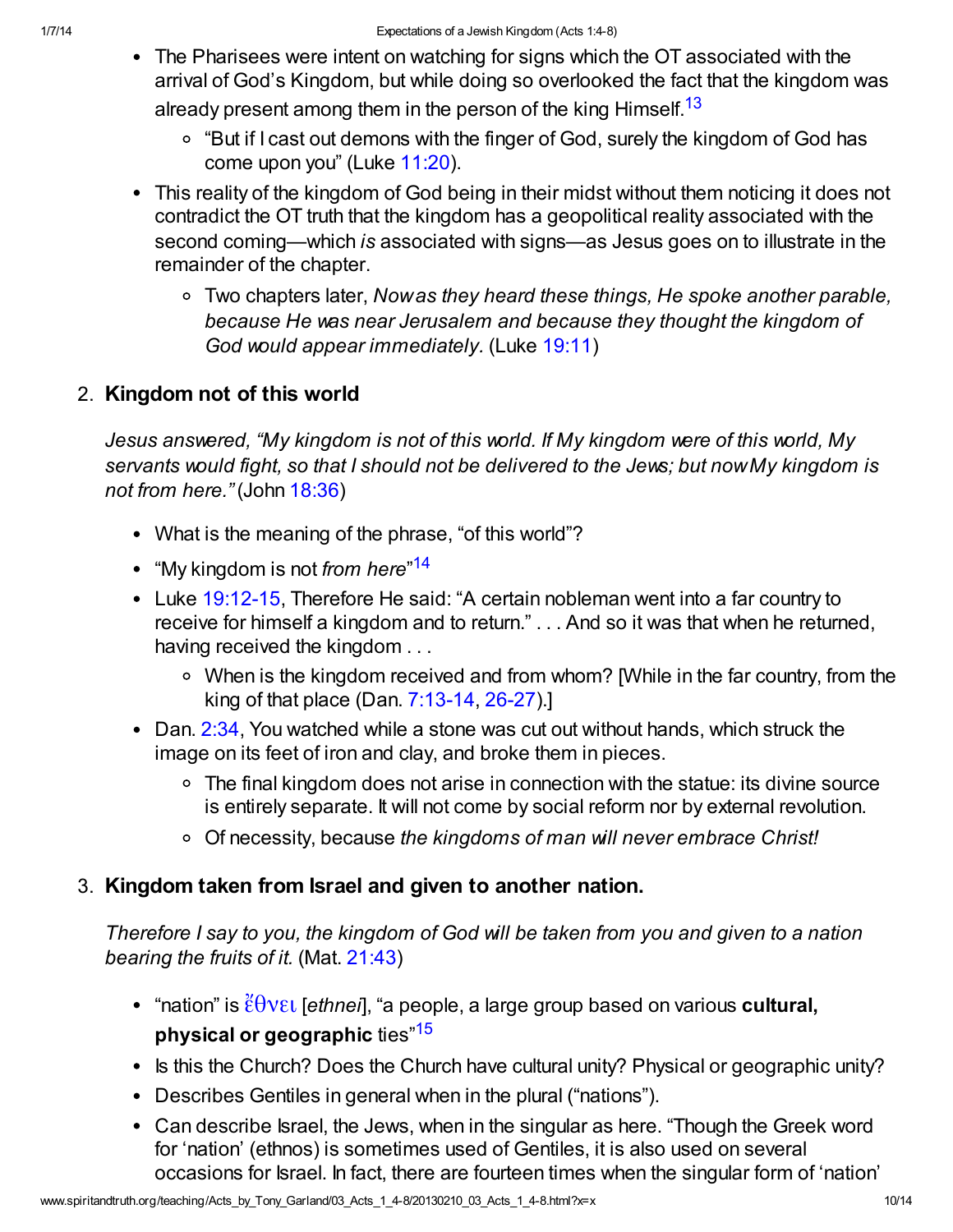<span id="page-10-0"></span>is used of the Jewish people, including seven times in the Gospels (cf. Luke [7:5](http://www.spiritandtruth.org/bibles/nasb/b42c007.htm#Luke_C7V5); [23:2](http://www.spiritandtruth.org/bibles/nasb/b42c023.htm#Luke_C23V2); John [11:48](http://www.spiritandtruth.org/bibles/nasb/b43c011.htm#John_C11V48)[,50](http://www.spiritandtruth.org/bibles/nasb/b43c011.htm#John_C11V50)[,52](http://www.spiritandtruth.org/bibles/nasb/b43c011.htm#John_C11V52); John [18:35](http://www.spiritandtruth.org/bibles/nasb/b43c018.htm#John_C18V35)). On the other hand, there is no undisputed references where 'nation' is used of the church in the New Testament."<sup>[16](#page-12-6)</sup>

- Who is the "not a nation" the "foolish nation" (Rom. [10:19](http://www.spiritandtruth.org/bibles/nasb/b45c010.htm#Rom._C10V19))?
	- Quoting Deu. [32:21](http://www.spiritandtruth.org/bibles/nasb/b05c032.htm#Deu._C32V21)
		- $\blacksquare$  A They have provoked Me to jealousy by what is not God;
		- A' They have moved Me to anger by their foolish idols.
		- $\blacksquare$  B But I will provoke them to jealousy by those who are not a nation [not a people];
		- $\blacksquare$  B' I will move them to anger by a *foolish nation* [a nation without understanding].
	- $\circ$  Foolish idols  $\rightarrow$  not God
	- $\circ$  Foolish nation  $\rightarrow$  not a nation
	- Paul applies this passage to the Gentiles when teaching in Rom.  $10:19$  (cf. Rom. [10:20](http://www.spiritandtruth.org/bibles/nasb/b45c010.htm#Rom._C10V20) cf. Isa. [65:1-2](http://www.spiritandtruth.org/bibles/nasb/b23c065.htm#Isa._C65V1)).
- If the Church is a "not a nation," can we conclude that Jesus is taking the kingdom from Israel and giving it to the Church?
- What is the concern: ethnic or ethical?
	- "Jesus was making an ethical point, which is seen further by the characterization of the  $\ell \theta$ νει [ethnei] as being "a people producing the fruit of it." Therefore, Jesus was not emphasizing that an ethnic change was occurring from Israel to Gentiles, only an ethical change from unrighteous to righteous. Such logic would lend its way to only one view of the identification of  $\ddot{\epsilon} \theta$  ver [ethner], that is, Israel."[17](#page-12-7)
- <span id="page-10-1"></span>Can the kingdom be taken from Israel as a nation and given to the non-nation Church?
	- Can "the Times of the Gentiles" (Luke  $21:24$ ), which is characterized by Israel's loss of Davidic rule (Eze. [21:9-10](http://www.spiritandtruth.org/bibles/nasb/b26c021.htm#Eze._C21V9)[,13,](http://www.spiritandtruth.org/bibles/nasb/b26c021.htm#Eze._C21V13)[25-27\)](http://www.spiritandtruth.org/bibles/nasb/b26c021.htm#Eze._C21V25) beginning with the fall of the southern kingdom to Babylon come to a close with the kingdom predominantly in Gentile hands?
	- What would this say about Israel's election and promised restoration—if there is no longer a Jewish kingdom (Rom. [11:26-29\)](http://www.spiritandtruth.org/bibles/nasb/b45c011.htm#Rom._C11V26)?
	- Why did Jesus establish the repentance of the Jews as a precondition for His coming (Mat. [23:37-39](http://www.spiritandtruth.org/bibles/nasb/b40c023.htm#Mat._C23V37))? What does it mean that the King will not present Himself to Jerusalem again until He is accepted by the Jews?

## **Summary**

- 1. The expectations of the Apostles concerning a restored Jewish kingdom are derived from a normal reading of the Old Testament.
- 2. The mistake which both Apostles and Jewish religious leaders made was in focusing exclusively on the victorious kingdom passages and ignoring the many other passages which indicated Messiah would die for the sins of all people.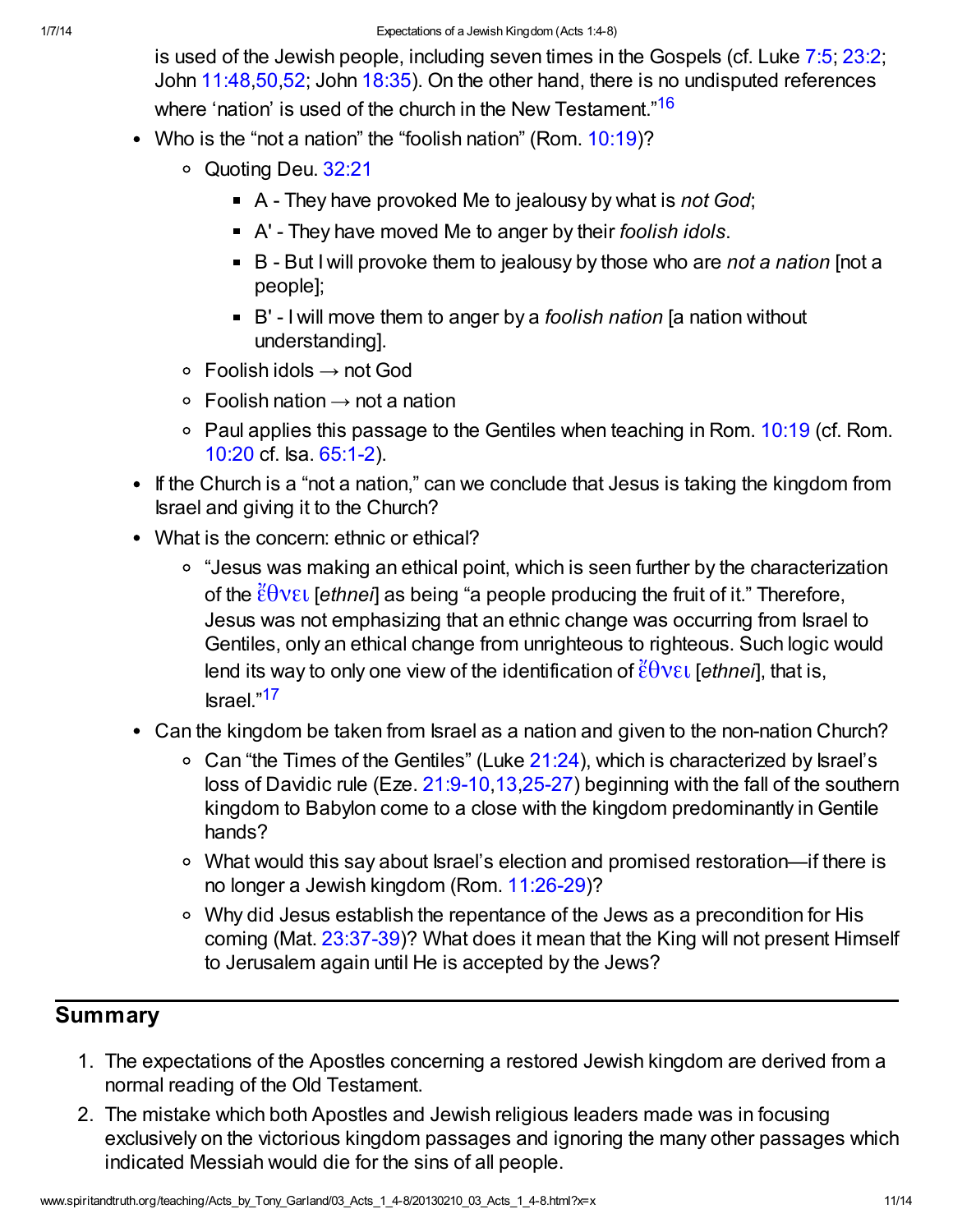- 3. Over the years, Christians have been guilty of attempting to redefine the meaning of the OT based on an incorrect understanding of NT passages: use spiritual truths in an attempt to erase physical truths.<sup>[18](#page-12-8)</sup>
- <span id="page-11-9"></span>4. If the NT redefines the meaning of the OT, then God is a misleading, equivocating God Who can't ultimately be trusted to communicate plainly.
- 5. If the NT can redefine the meaning of the OT, then why can't some other revelation come along later to supersede the meaning of the NT in a similar way? For example, the Book of Mormon of the Church of Latter-Day Saints, the Koran of Islam, or Science and Health with Key to the Scriptures of Christian Science?
- 6. The spiritual truths concerning entry to the kingdom and its availability in the person of Jesus are not contrary to numerous passages which also teach an eventual geopolitical kingdom centered in Jerusalem.

In our passage today, we see that Jesus does not correct the Apostle's expectation of a restored Jewish kingdom. Instead, He merely indicates that God has a different program which intervenes between His ascension and return: proclamation of the gospel to all nations by the body of Christ.

<span id="page-11-10"></span>

#### Endnotes:

- <span id="page-11-0"></span>[1.](#page-0-0) NKJV, Acts [1:4-8](http://www.spiritandtruth.org/bibles/nasb/b44c001.htm#Acts_C1V4)
- <span id="page-11-1"></span>[2.](#page-2-0) Ref-0696, ad. loc.
- <span id="page-11-2"></span>[3.](#page-2-1) Ref-0974, ad. loc.
- <span id="page-11-3"></span>[4.](#page-2-2) Ref-0399, ad. loc.
- <span id="page-11-4"></span>[5.](#page-3-0) Ref-0199, p. 23
- <span id="page-11-5"></span>[6.](#page-3-1) Dan Philips, Twenty Five Stupid Reasons for Dissing Dispensationalism. Biblical Christianity Blog, [\[http://bibchr.blogspot.com/2006/11/twenty-five-stupid-reasons-for-dissing.html\]](http://bibchr.blogspot.com/2006/11/twenty-five-stupid-reasons-for-dissing.html) accessed 20130118.
- <span id="page-11-6"></span>[7.](#page-3-2) Paul Henebury, Do We Need The New Testament To Understand The Old?. [\[http://drreluctant.wordpress.com/2011/10/04/do-we-need-the-new-testament-to-understand-the-old/](http://drreluctant.wordpress.com/2011/10/04/do-we-need-the-new-testament-to-understand-the-old/)] accessed 20121024.
- <span id="page-11-7"></span>[8.](#page-4-0) See also [http://www.spiritandtruth.org/teaching/Book\\_of\\_Revelation/commentary/htm/topics/millennium.htm](http://www.spiritandtruth.org/teaching/Book_of_Revelation/commentary/htm/topics/millennium.htm).
- <span id="page-11-8"></span>[9.](#page-4-1) "Several factors indicate that David's throne is separate and distinct from God's throne in heaven. First, several descendants of David have sat on his throne, but only one of his descendants ever sits on the right hand of God's throne in heaven. That descendant is Jesus Christ (Ps. [110:1;](http://www.spiritandtruth.org/bibles/nasb/b19c110.htm#Ps._C110V1) Heb. [8:1](http://www.spiritandtruth.org/bibles/nasb/b58c008.htm#Heb._C8V1); Heb. [12:2](http://www.spiritandtruth.org/bibles/nasb/b58c012.htm#Heb._C12V2)). Second, David's throne was not established before his lifetime (2S. [7:16-17](http://www.spiritandtruth.org/bibles/nasb/b10c007.htm#2S._C7V16)). By contrast, since God has always ruled over His creation, His throne in heaven was established long before David's throne (Ps. [93:1-2](http://www.spiritandtruth.org/bibles/nasb/b19c093.htm#Ps._C93V1)). Third, since God's throne in heaven was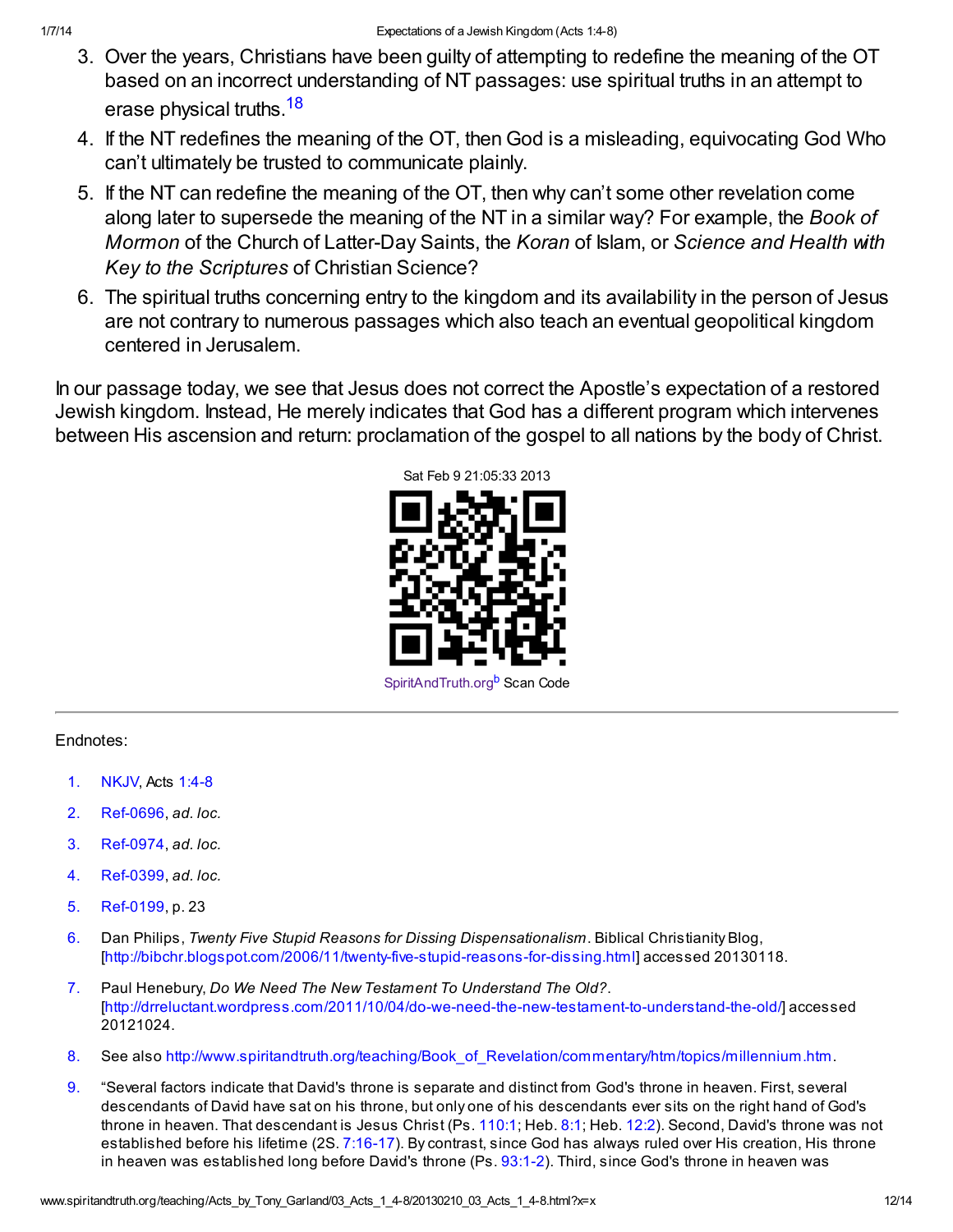#### 1/7/14 Expectations of a Jewish Kingdom (Acts 1:4-8)

established long before David's throne and since God's throne was established forever (Lam. [5:19](http://www.spiritandtruth.org/bibles/nasb/b25c005.htm#Lam._C5V19)), then it was not necessary for God to promise to establish David's throne forever (2S. [7:16](http://www.spiritandtruth.org/bibles/nasb/b10c007.htm#2S._C7V16)) if they are the same throne. Fourth, David's throne was on the earth, not in heaven. David and his descendants who sat on his throne exercised an earthly, ruling authority. They never exercised ruling authority in or from heaven. By contrast, as noted earlier, the Bible indicates that God's throne is in heaven. Fifth, the Bible's consistent description of David's throne indicates that it belongs to David. When God talked to David about his throne, God referred to it as 'thy throne' (2S. [7:16](http://www.spiritandtruth.org/bibles/nasb/b10c007.htm#2S._C7V16); Ps. [89:4](http://www.spiritandtruth.org/bibles/nasb/b19c089.htm#Ps._C89V4); Ps. [132:12](http://www.spiritandtruth.org/bibles/nasb/b19c132.htm#Ps._C132V12)). When God mentioned David's throne to others, He referred to it as 'his throne' (Ps. [89:29](http://www.spiritandtruth.org/bibles/nasb/b19c089.htm#Ps._C89V29); Jer. [33:21\)](http://www.spiritandtruth.org/bibles/nasb/b24c033.htm#Jer._C33V21), 'David's throne' (Jer. [13:13](http://www.spiritandtruth.org/bibles/nasb/b24c013.htm#Jer._C13V13)), and 'the throne of David' (Jer. [17:25;](http://www.spiritandtruth.org/bibles/nasb/b24c017.htm#Jer._C17V25) Jer. [22:2](http://www.spiritandtruth.org/bibles/nasb/b24c022.htm#Jer._C22V2), Jer. [22:4](http://www.spiritandtruth.org/bibles/nasb/b24c022.htm#Jer._C22V4), Jer. [22:30\)](http://www.spiritandtruth.org/bibles/nasb/b24c022.htm#Jer._C22V30). By contrast, the Scriptures' consistent description of the throne in heaven indicates that it belongs to God the Father." Ref-0057, Renald Showers, January/February 2001, p. 30

- <span id="page-12-0"></span>[10.](#page-4-2) Numerous passages from the OT could be mentioned, but I will focus on just a few key ones in the interest of time.
- <span id="page-12-1"></span>[11.](#page-8-0) See Isa. [53;](http://www.spiritandtruth.org/bibles/nasb/b23c053.htm#Isa._C53V1) Dan. [9:26;](http://www.spiritandtruth.org/bibles/nasb/b27c009.htm#Dan._C9V26) Ps. [22.](http://www.spiritandtruth.org/bibles/nasb/b19c022.htm#Ps._C22V1)
- <span id="page-12-2"></span>[12.](#page-8-1) Ref-1328, Luke [17:20-27](http://www.spiritandtruth.org/bibles/nasb/b42c017.htm#Luke_C17V20)
- <span id="page-12-3"></span>[13.](#page-9-0) "The statement that the kingdom is "among you" or "in your midst" suggests, not that the calculation of signs is contrasted with some future incursion of the kingdom, but that the kingdom has already come in Jesus. Some people, however, do not perceive it. Observation of signs cannot show whether the kingdom has come; as it is now at work, God's rule can be grasped only by faith. The messianic expectations of the opponents of Jesus, who are demanding signs, are wholly inadequate in the face of what Jesus effects with his coming among the people." Ref-1329, 1176
- <span id="page-12-4"></span>[14.](#page-9-1) "According to the standard NT Greek lexicon, the phrase 'not of this world' is indicating that Christ's kingdom does not have its source in this world." Ref-1308, pp. 101-102
- <span id="page-12-5"></span>[15.](#page-9-2) Ref-0627, #1620
- <span id="page-12-6"></span>[16.](#page-10-0) Ref-0055, Michael J. Vlach, Has the Church Replaced Israel in God's Plan? April 2000, pp. 20-21
- <span id="page-12-7"></span>[17.](#page-10-1) Ref-0785, Timothy L. Decker, Taken and Given: The Israelitish Judgment and Restoration Taught in Mat. [21:43](http://www.spiritandtruth.org/bibles/nasb/b40c021.htm#Mat._C21V43) Volume 14 Number 43, December 2010, 23-44
- <span id="page-12-8"></span>[18.](#page-11-9) Influenced by a gnostic bias against the goodness of God's material creation.

#### Sources:

- NKJV Unless indicated otherwise, all Scripture references are from the New King James Version, copyright © 1982 by Thomas Nelson, Inc. Used by permission. All rights reserved.
- Ref-0055 Mal O. Couch, ed., The Conservative Theological Journal (Fort Worth, TX: Tyndale Theological Seminary, n.d.). [[www.tyndale.edu](http://www.tyndale.edu/)].
- Ref-0057 Israel My Glory (Friends of Israel Gospel Ministry) [[www.foi.org\]](http://www.foi.org/). See Isa. [46:13](http://www.spiritandtruth.org/bibles/nasb/b23c046.htm#Isa._C46V13).
- Ref-0199 John S. Feinberg, ed., Continuity And Discontinuity (Westchester, IL: Crossway Books, 1988).
- Ref-0399 Henry, M. (1996, c1991). Matthew Henry's commentary on the whole Bible : Complete and unabridged in one volume. Peabody: Hendrickson.
- Ref-0627 Throckmorton, B. H., & Throckmorton, B. H., Jr. (1997, c1992). Gospel Parallels-NRSV : A comparison of the Synoptic Gospels (electronic ed. of the 5th ed.). Nashville: Thomas Nelson.
- Ref-J. Calvin Calvin's Commentaries (Albany, OR: Ages Software, 1998).

0696

Refp. 42

0785

Ref-Barnes, Barnes' Notes on the New Testament (n.p.: Word Search Corporation, 2007).

0974